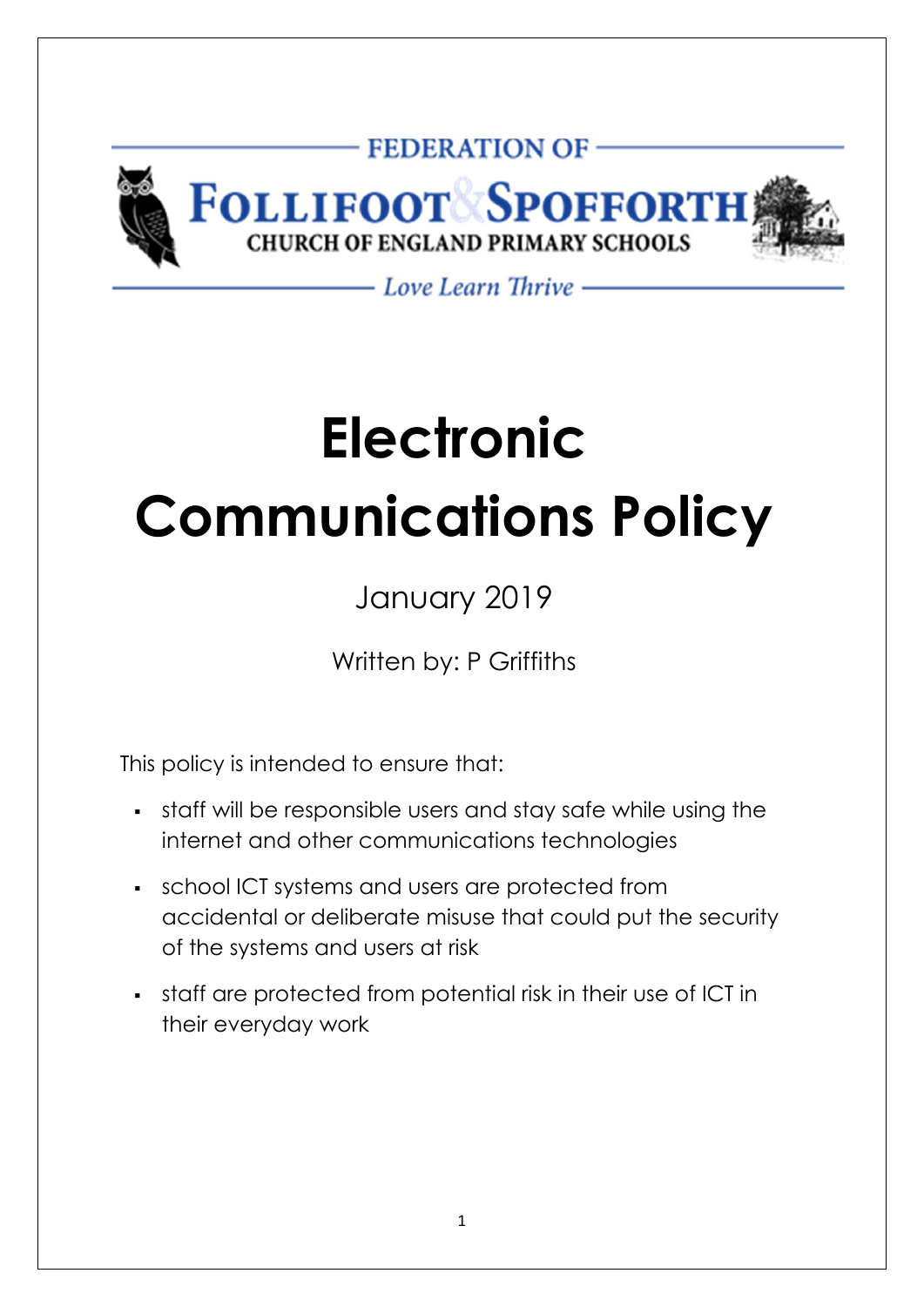# **Context**

The use of email within our schools is an essential means of communication for staff, parents/carers, governors and those involved with the schools in a wider sense (e.g. EMS teams, LA/ Alliance officials, CPD providers, NHS representatives). Educationally, email offers significant benefits including direct written contact between professionals on a wide range of matters. Members of staff need to understand how to manage electronic communications so that their professional and legal obligations are met and to ensure that the ethos and values of our schools and federation as a whole are upheld.

Follifoot & Spofforth CE Primary Schools promotes the safeguarding and welfare of all pupils in its care. All policies work alongside our Child Protection Policy, Safeguarding Policy and Equalities Scheme, which sets out our strategy for ensuring equal opportunities for all.

#### **Equality & Diversity**

The Federation of Follifoot & Spofforth CE Primary Schools welcomes its duties under the Equality Act (2010). The Equality Act establishes nine protected characteristics

- Disability
- Race
- Sex
- Gender reassignment
- Pregnancy and maternity
- Religion or belief
- Sexual orientation
- Marriage and civil partnership
- Age

Public Sector Equality Duty (2011)

Both schools have paid due regard to the need:

• To eliminate discrimination, harassment, victimisation and any other conduct that is prohibited by or under this Act.

• To advance equality of opportunity between persons who share a relevant protected characteristic and persons who do not share it.

• To foster good relations between persons who share a relevant protected characteristic and persons who do not share it.

We value every learner as an individual who has an important part to play in our community. We encourage all learners to develop the skills, qualities and aspirations to become independent learners, confident individuals and responsible citizens. Our communications will always demonstrate and reflect our commitment to meeting our duties in relation to the Equality act as well as maximising opportunities to promote equality and diversity at every meaningful opportunity.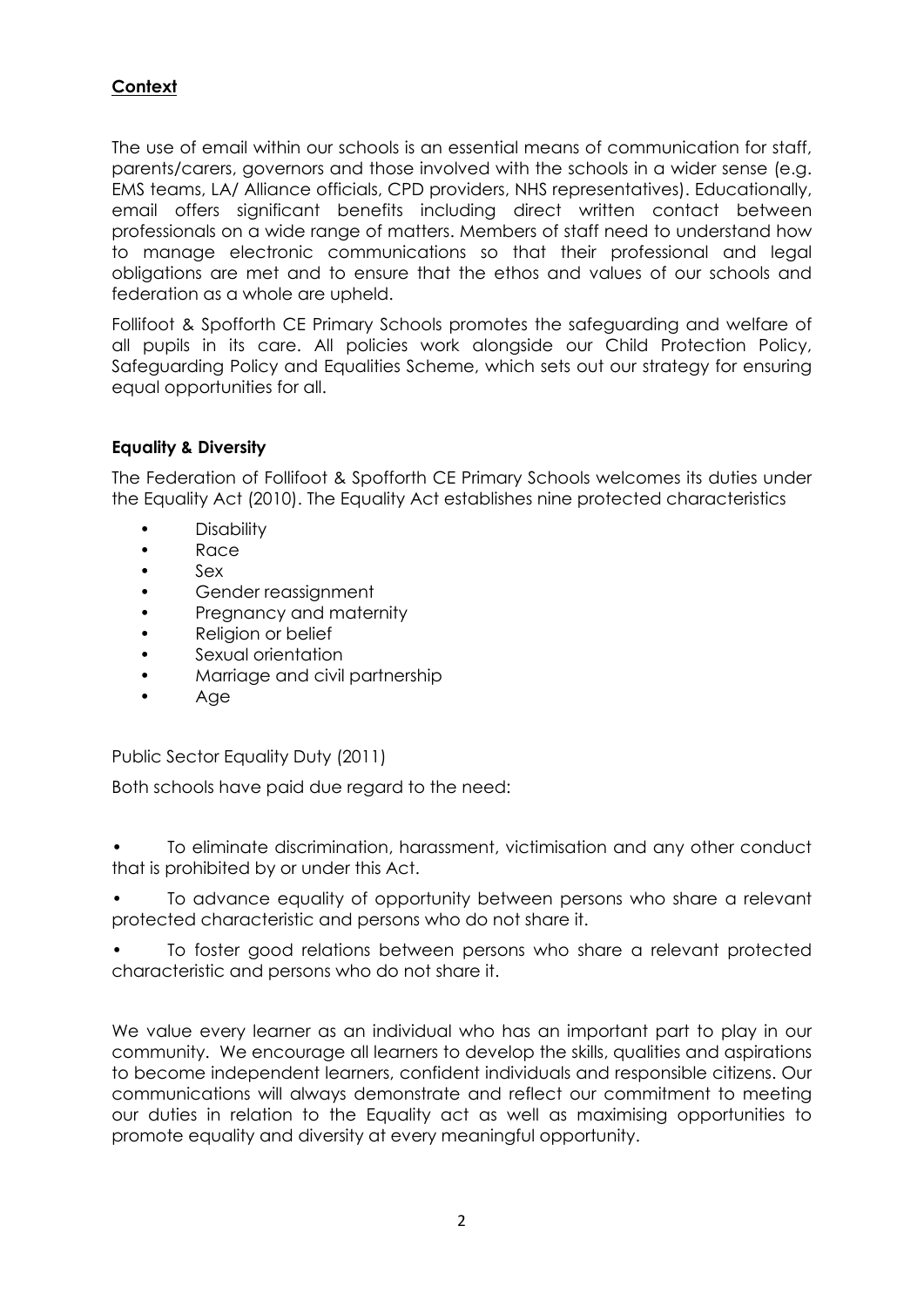## **Legal Basis for Using, Managing and Retaining Electronic Communications.**

The General Data Protection Regulation (GDPR), in force since 25 May 2018, requires organisations to retain personal data for **no longer than necessary for the purposes they process it for**.

E-mail is primarily a communications tool, and e-mail applications are not designed for keeping e-mail as a record in a storage area meeting records management storage standards.

As a user of school e-mail, colleagues are required to ask themselves the following questions when managing their inbox and e-mail folders:

- Why am I holding this data? If there is no child protection/child causing concern, SEND or operational reason to save the e-mail, it should be deleted.
- Do I need to pass the information contained with the e-mail on to a colleague? Once I have passed it on, am I required to keep it? Do I still need to use it?
- Do I have a personal professional responsibility for storing this e-mail?
- Is the child/family to which the e-mail/s refer still attending the school? If not, all e-mails except those relating to child protection concerns/ SEND provision should be deleted. (never send child protection notifications/concerns via email. This point refers to any communication with social workers/parents that may need to form part of a child's school record).
- All retained e-mail should be stored in a separate folder and not kept in an inbox. All stored e-mail kept in such folders are subject to subject access requests and can therefore be disclosed to parents/carers on request.

#### **Sending emails**

Before sending emails consider:

- The maintenance of the highest professional standards. Your e-mail may be read by people other than the recipient (e.g. if they forward the mail on or if email communication is requested as part of a subject access request).
- Whether email is the correct medium for communication.
- The content and design and level of formality. E-mails using your @follifoot / @spofforth e-mail address should always be formal and use professional language throughout.
- Only copy in people who have an immediate need for the information. Do not 'cc' people into e-mail outside of our federation as you do not have specific consent to share their data (e-mail address). If the e-mail is being sent to more than one person, send it to yourself and 'bcc' all other recipients.
- The length of the email. All e-mail should be brief and to the point. Do not write long, protracted e-mails.
- The facts and consequences of the message. Be professional and careful about what you say about others, as email is easily forwarded. Only put in writing what you would say to someone's face.
- Copyright and libel issues e.g. when sending scanned text, pictures or information downloaded from the internet.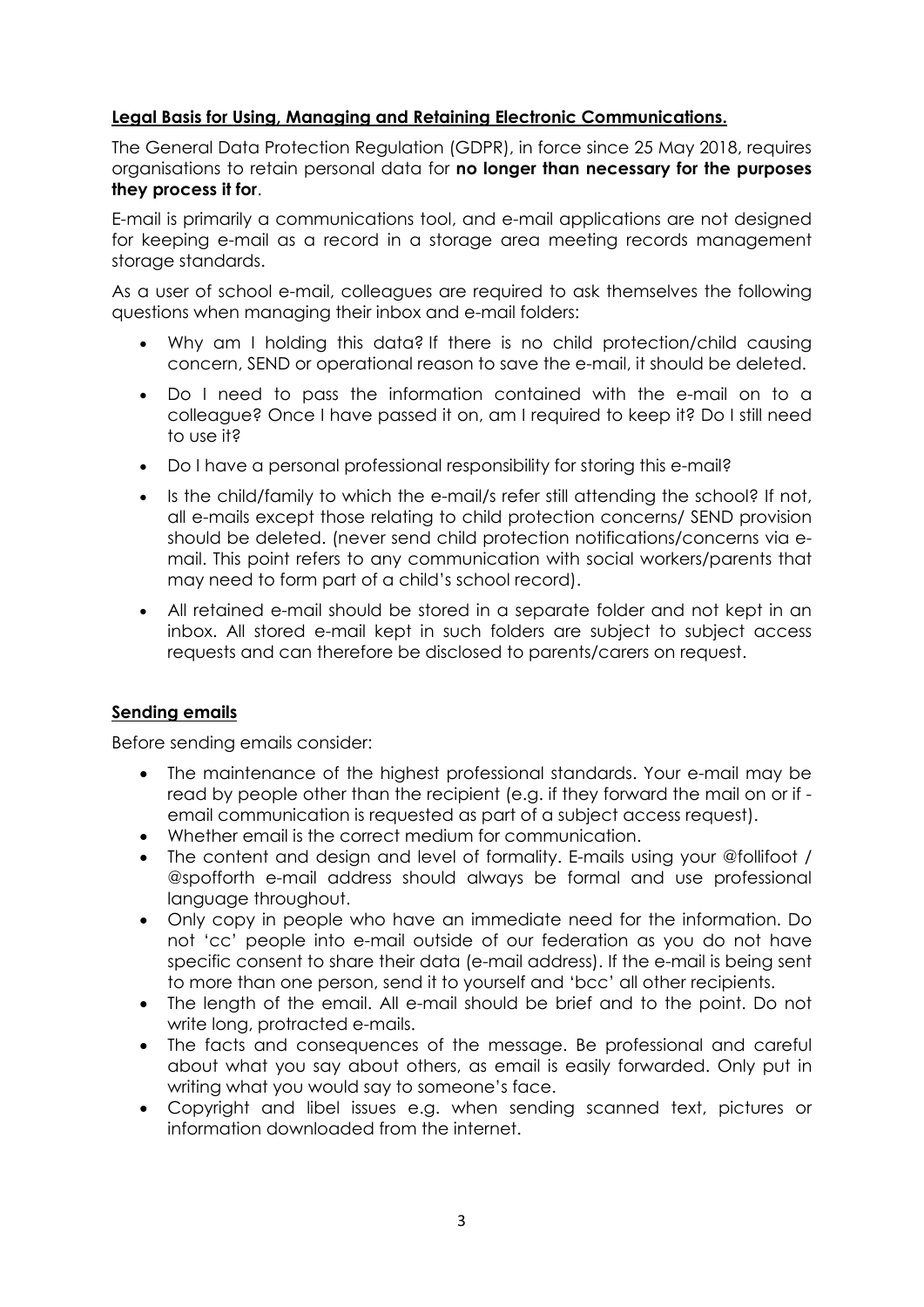- Emails can have legal force, therefore care should be taken when expressing views so that these cannot be misinterpreted as belonging to the Federation or LA, as the email address will contain the school and LA name.
- Time required for the recipient to respond.

Always read and reflect upon your email before sending. If in any doubt about the content or phrasing of your email DON'T send it and seek advice from the Head Teacher.

#### **Receiving and Managing emails**

- Staff should be 'responsible communicators' i.e. they should check their emails each of their working days as they may have previously checked a 'pigeon hole'.
- Always set time aside to deal with emails and aim to respond to e-mails that require a response (some emails will not require a response) within three working days.
- Consider whether they need you to respond, retain, print and/or delete. If an e-mail requires retention, place it in a designated folder.
- If an e-mail requires a response, consider carefully the use of the "reply to all" button.
- Delete unwanted emails and those that do not require retention promptly.
- Protect yourself from viruses when emailing from home.
- Immediately delete any e-mail that you believe could be a 'phishing' e-mail. Do not open attachments or click on links in e-mails from unknown or unexpected senders (e.g. an e-mail address masquerading as an official communication from the DfE).
- There is no obligation to open or read e-mail sent to your work e-mail account outside of contracted / directed hours.
- You should aim to respond to all e-mail contact requiring a response within three working days. Exceptions to this are your absence through sickness or unforeseen circumstances that make it impossible to respond within this timescale.
- Any correspondence that you deem to be inappropriate should be forwarded to the Headteacher before a response is sent. If it is determined that the correspondence is indeed inappropriate, I shall take the decision whether to respond directly or to retain on file should further action be required.
- Any correspondence requiring information to be sent must not receive a response until the Headteacher has seen a draft. This is to ensure that we meet GDPR expectations.
- Any correspondence to a contentious issue should not be sent until the Headteacher has seen a draft.
- E-mails to parents and carers and to outside agencies regarding a child should not be conversational or include anecdotal discussion. They should contain fact only, should not seek to justify or explain a decision beyond clear fact (as written explanation can often be misinterpreted) and should be proof read before sending.
- A child's name or other details that may identify a child should never be used in e-mail correspondence. If you send an e-mail to colleagues or outside agencies that refers to a specific child, only initials may be used.
- Staff should not contact pupils or former pupils via any form of electronic communication. If a colleague receives an interaction request (e.g. friend request on Facebook) it should not be accepted. If you are contacted via e-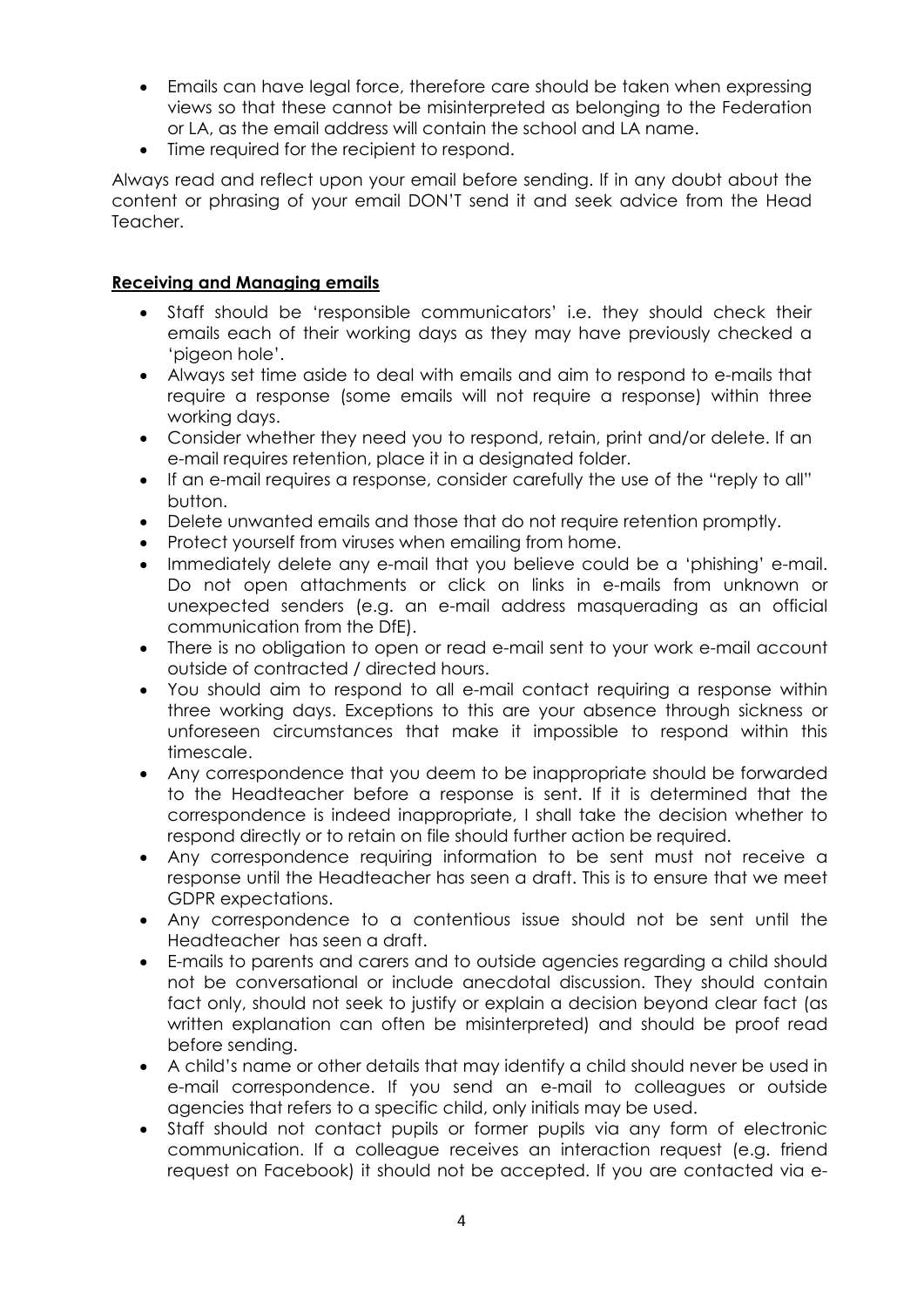mail by a pupil or former pupil, think very carefully about your response (if a response is required) before sending it.

- Keep the number and relevance of email recipients, particularly those being copied, to the minimum necessary and appropriate.
- Do not send whole school emails unless essential for school business.
- Do not send or forward attachments unnecessarily. Whenever possible, send the location path to the shared drive rather than sending attachments.
- With consideration to wellbeing, work life balance and security emails should be accessed from school devices and not personal devices that can access email.
- All work e-mail accounts of **classroom based staff (teachers and teaching assistants) should contain the following footer:**



*Responses from this e-mail account will ordinarily be sent between the hours of 8am and 4pm only. I aim to respond to e-mails within three working days of receipt. More*  urgent matters should be addressed in person or, where this is not possible, via *telephone.* 

*This email is copyright of the Federation of Follifoot & Spofforth CE Primary Schools. If you receive this by mistake please inform the email originator immediately and delete from your inbox.* 

**Non class based staff** (currently HT & SENDCO) may use a variation of the first part as such as:



*I* work flexibly to meet the needs of the Federation and family life. I typically send *and reply to emails later in the evening or early in the morning every other day. This suits my context but does not represent an expected model. If your contact is urgent please ring either school office.* 

*This email is copyright of the Federation of Follifoot & Spofforth CE Primary Schools. If you receive this by mistake please inform the email originator immediately and delete from your inbox.* 

**The administrator account (admin@spofforth.n-yorks.sch.uk)** will use the following footer



*The school office is typically staffed between 8.30am and 3.45pm daily during term time. If your contact is urgent please ring the school office. I/We aim to respond to*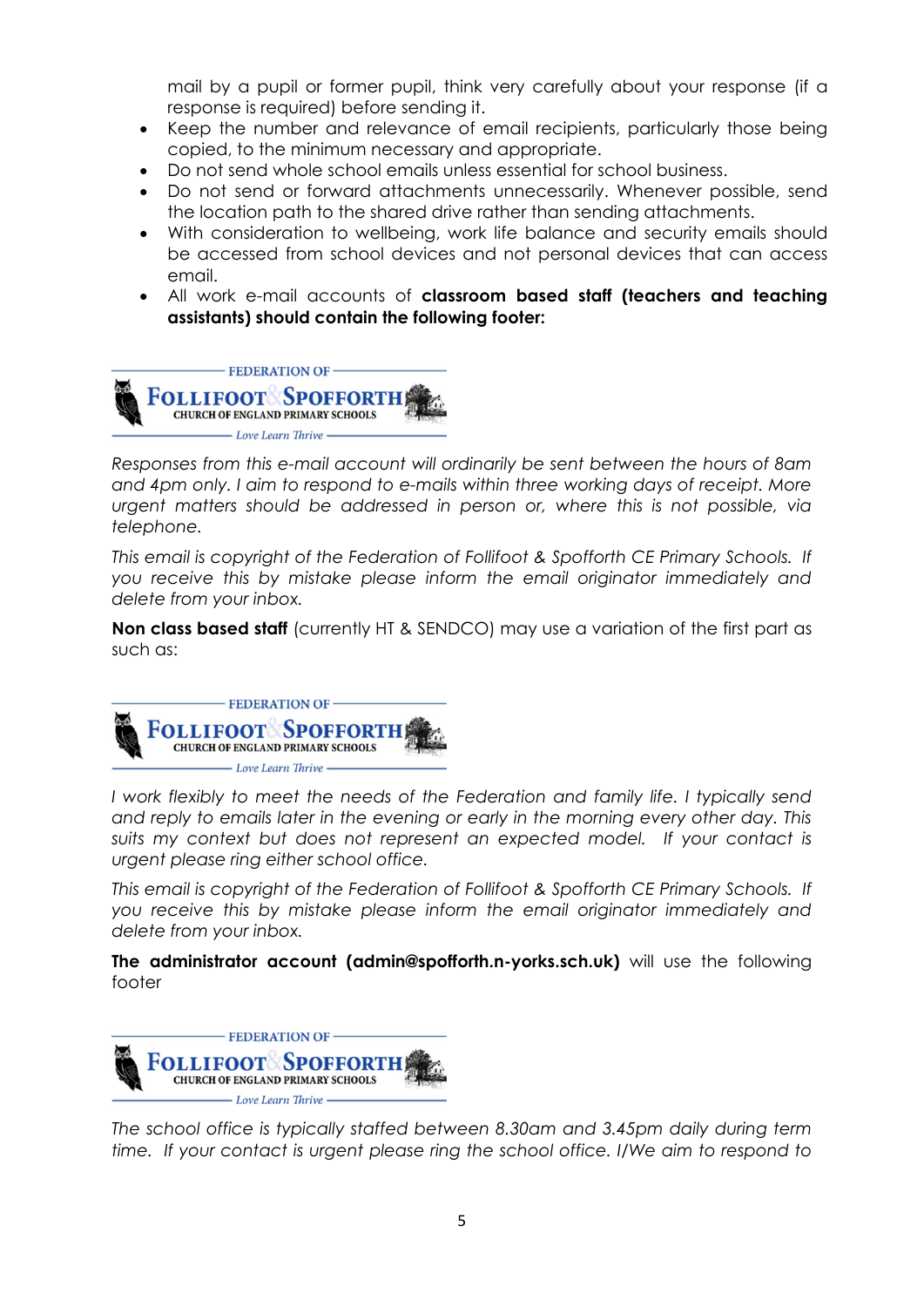*e-mails within three working days of receipt. More urgent matters should be addressed in person or, where this is not possible, via telephone.* 

*This email is copyright of the Federation of Follifoot & Spofforth CE Primary Schools. If you receive this by mistake please inform the email originator immediately and delete from your inbox.* 

#### **Setting Up Email Footer Instructions**

- 1. Click on the settings 'cog' icon (usually top left corner when in email)
- 2. Click on Your App settings
- 3. Click on Mail
- 4. Click on Layout
- 5. Click on Email signature
- 6. Cut and paste logo and wording
- 7. Click on save
- 8. Send yourself an email to check it has worked correctly

#### **Direct Email Contact between teachers, Teaching Assistants and Parents**

- All staff are provided with an @follifoot or @spofforth email address work email purposes
- Each school also has an admin@ address
- Parents would typically email the admin address for emails to be forwarded
- Staff can send their reply to admin to forward on or can email the parent directly. When replying directly this will then provide the parent with the staff members individual email address. As this is a work address this is acceptable practice. The use of the agreed footer and any appropriate support/intervention from the Head Teacher aims to 'protect' staff from any inappropriate quantity or frequency of email communication from parents or any other source.

#### **Security**

- Staff are responsible for the security of the devices on which their e-mail account is accessible, and for protecting any information or data used and/or stored on it.
- Do not to leave a mailbox open and unattended and always keep it protected with a strong password that contains numbers, letters and special characters.
- The account holder/s needs to strive to keep their passwords confidential; to prevent other users from accessing and sending emails from their account. Users may need to make their passwords known in the event of long term absence.
- Staff should be responsible for changing passwords when required to maintain security.
- Emails will only be monitored by the Headteacher in very exceptional circumstances.
- Absent staff are aware that their email account may be opened by another member of staff. (e.g. maternity leave, long term absence).
- If absent for a period of more than 3 working days an appropriate automatic reply should be set up such as;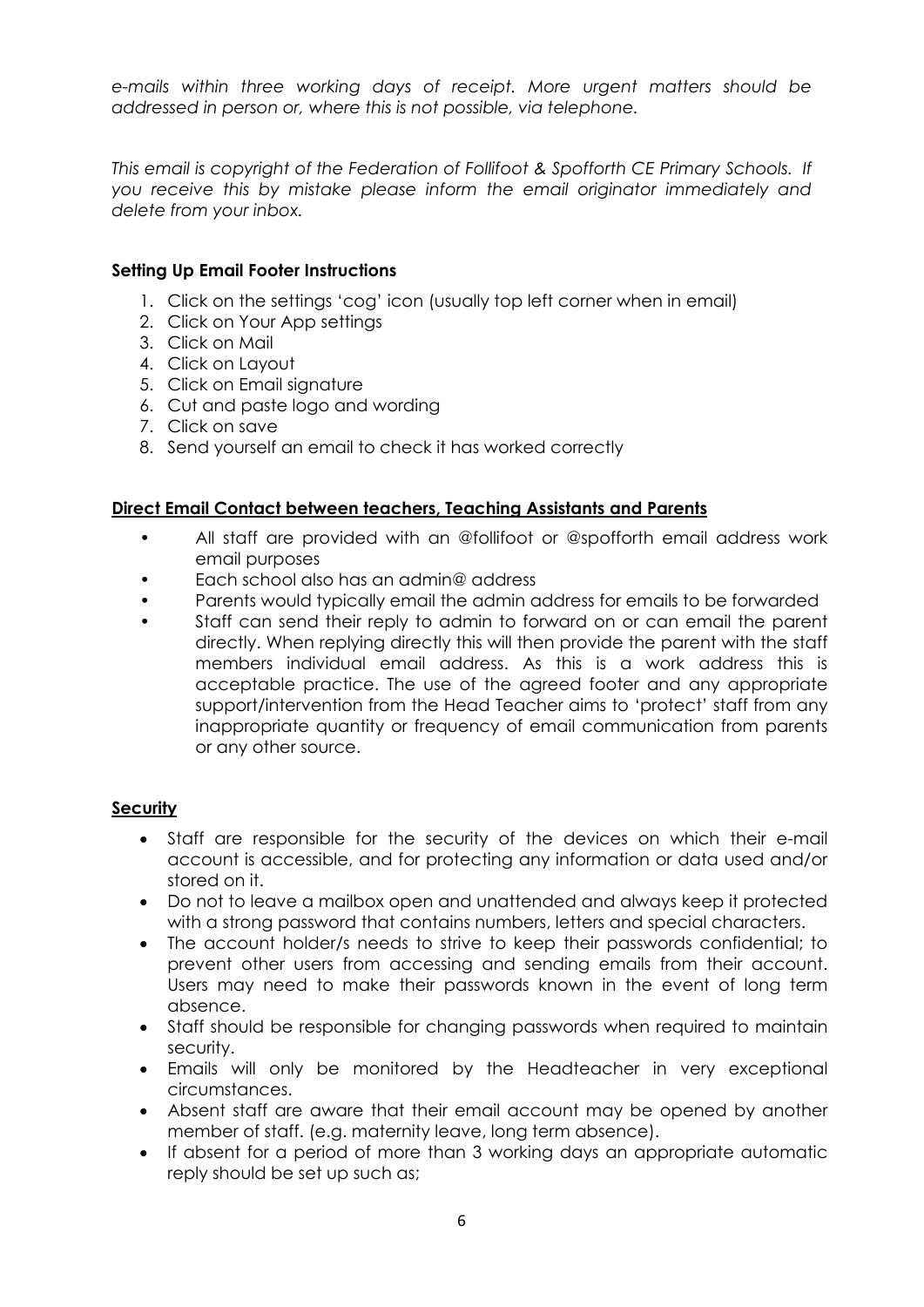I am currently on maternity leave please direct enquiries to the school office.

Or

I am currently not at work please direct enquiries to the school office

## **Emailing personal, sensitive, confidential or classified information**

Assess whether the information can be transmitted by other secure means before using email. Do not send confidential information without encryption. This is done by writing [secure] in the subject bar. Only send confidential information to parents/carers in response to a specific and reasonable request (as it is not possible to encrypt emails sent to personal e-mail addresses).

Staff should ensure that they have read and are aware of the GDPR Policy when processing data by sending attachments. Where the conclusion is that your school email must be used to transmit such data, then exercise caution when sending the email and always follow these checks before releasing the email:

- Verify the details, including accurate email address, of any intended recipient of the information.
- Verify (preferably by telephone) the details of a requestor, if unknown, before responding to email requests for information.
- Do not copy or forward the email to any more recipients than is absolutely necessary and never where there are doubts over consent (in line with GDPR policy).
- Do not send the information to any person whose details you have been unable to separately verify.
- Send the information as an encrypted document attached to an email. If you are unsure as to how to encrypt a file please speak to the ICT technician.
- Provide the encryption key or password by a separate contact with the recipient(s)
- Do not identify such information in the subject line of any email.
- Request confirmation of safe receipt.
- When sending an email containing personal or sensitive data, the name of the individual is not to be included in the subject line and the document containing the information must be encrypted.

#### **Other means of electronic communication**

#### Text message

It is possible to send messages to parents/carers via the texting services programme. Such communication must be used sparingly, where there is no better option (face to face, newsletter, separate letter, e-mail) and never for the following purposes:

- To communicate confidential information.
- For marketing purposes.
- To replace face to face, written or e-mail communication.

#### **Marvellous ME**

Please see the separate additional policy guidance in relation to the use of Marvellous ME.